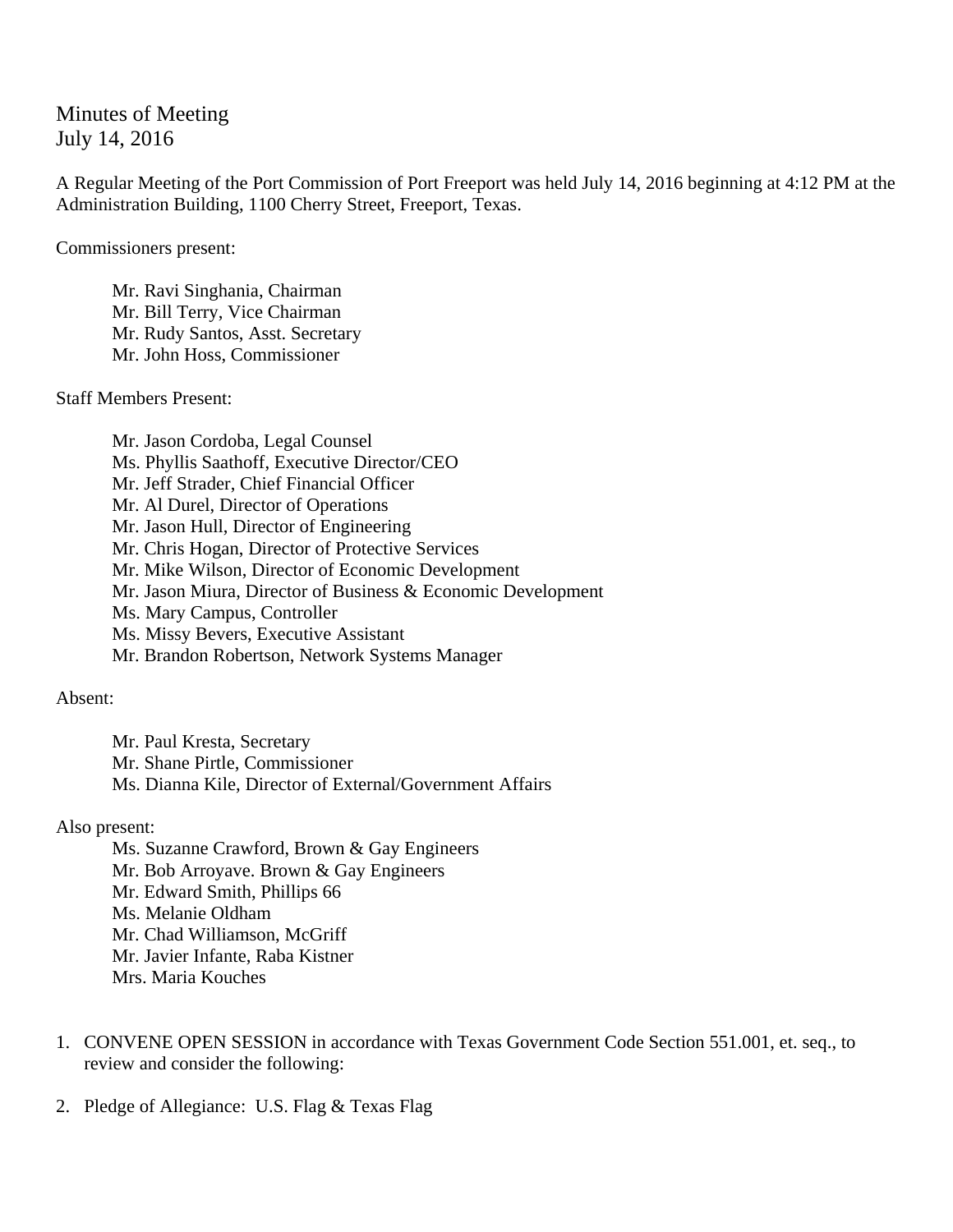## 3. Invocation – Commissioner Hoss

## 4. Roll Call.

Chairman Singhania noted that both Commissioner Kresta and Commissioner Pirtle were absent.

5. Approval of minutes from the Regular Meeting held June 23, 2016.

A motion was made by Commissioner Santos to approve the minutes as presented. The motion was seconded by Commissioner Hoss with all Commissioners present voting in favor of the motion.

6. Receive report from Executive Director/CEO on activities and matters related to administrative affairs. Port tenant updates, USCOE, rail issues, AAPA Committees, leases, contracts, upcoming Port and civic events and other related administrative & governmental affairs.

Ms. Saathoff shared pictures from the Panama Canal Expansion Inauguration Ceremony she attended in June in Panama. She stated that the President of Panama and Chairman of the Panama Canal Authority were present and she had the pleasure of meeting with the President. She noted the actual ceremony began at 1:30 p.m. with the vessel not entering the locks until 6:00 p.m. The Chairman and CEO of the of the Panama Canal Authority, both made presentations, emphasizing the difference in capacity between the previously used vessels (Panamax vessels) and the new vessels (NeoPanamax vessels). She also noted that the Steamship line selected as the first to transit the new locks was COSCO Container Lines This had been decided by way of a drawing. Ms. Saathoff stated that it was a great opportunity for Port Freeport as there were not as many actual port executive representatives present as she had expected but rather more of the presidents of the stevedoring companies and shipping lines, so it was a great networking opportunity. Ms. Saathoff thanked the Board for supporting her and allowing her to attend this event. Chairman Singhania thanked Ms. Saathoff for attending the ceremony as well and noted that it was very important to have a presence, as this is a large project that we are focused on. Chairman Singhania inquired about the comparison of the ship that went through the locks to the channel and berth projects that we are working on. Ms. Saathoff referenced an aerial of a ship at Port Freeport, which was in the 2,500 TEU range, compared to the 9,600 TEU range vessel that was at the event. Commissioner Hoss said that our expectant range for vessels at Port Freeport will be in the 5,000-7,500 TEU range.

Ms. Saathoff stated that a budget workshop is planned for Thursday, August 11, and noted the tax rate needs to be adopted by September 20<sup>th</sup>. At this time, Ms. Saathoff shared the proposed changes to the Board Meeting dates for the remainder of 2016. Chairman Singhania stated that he had received inquiries from both commissioners and staff to switch to one meeting a month and call special meetings as necessary. Chairman Singhania stated the proposed schedule is open for discussion and would be adopted at the budget workshop, if there are no issues.

Ms. Saathoff indicated that representatives from the TxDOT, Maritime Division will be visiting the Port July 20th for a tour and update on the Port. Chairman Singhania noted that he would like 3 commissioners present, and suggested that Commissioner Pirtle and Commissioner Terry attend along with himself. Ms. Saathoff then report that the USACOE had a public scoping meeting for the GIWW Brazos River Flood Gate Study which Commissioner Pirtle and Jason Hull attended. The USACOE is beginning the feasibility study for replacing the Brazos and Colorado River locks and is something Port Freeport will be monitoring.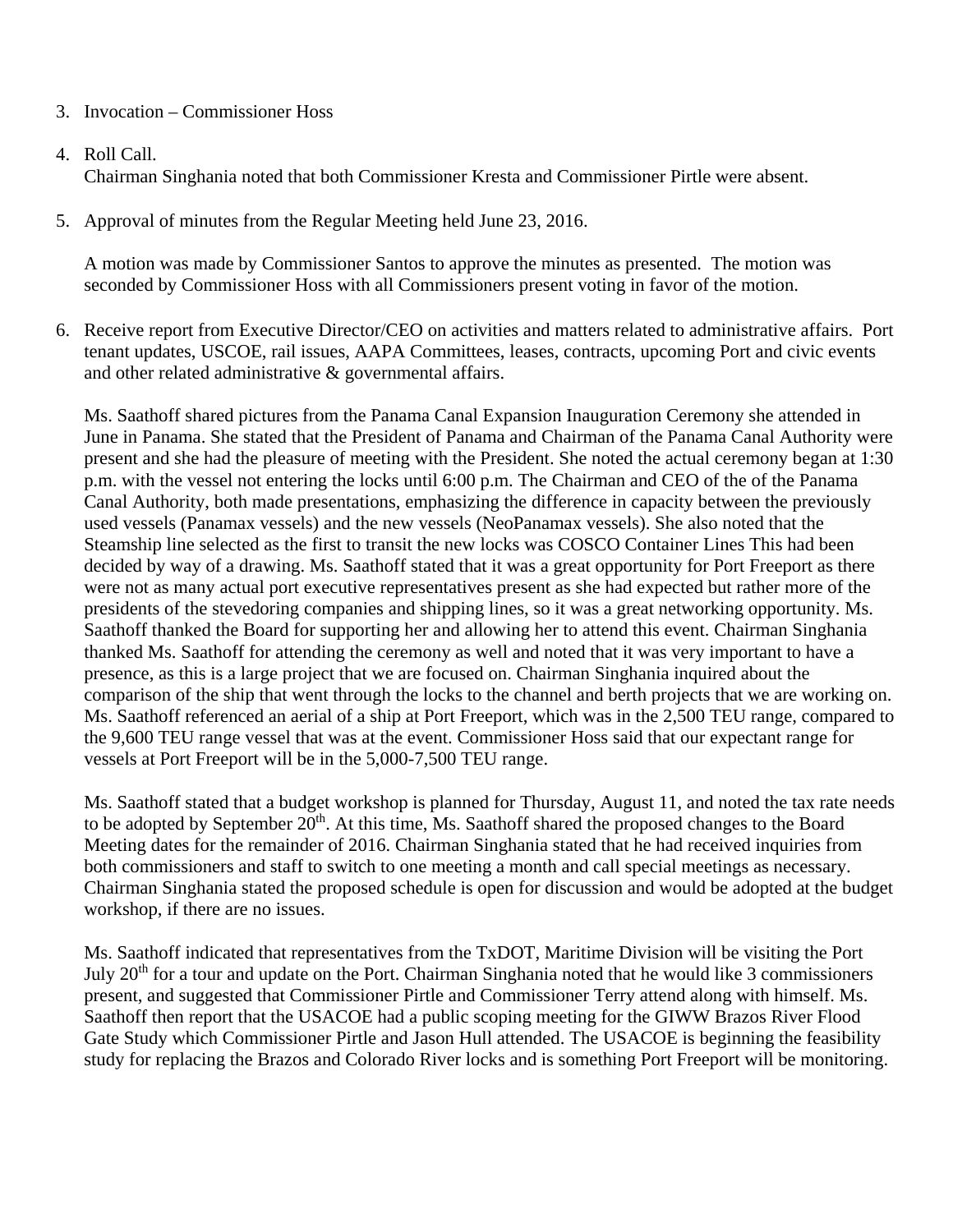7. Receive report from Commissioners on matters related to meetings and conferences attended, Port presentations and other related Port Commission matters.

Commissioner Santos reported attending the inaugural canal opening at the Panamanian consulate with Ambassador Sosa along with Ms. Saathoff, Chairman Singhania, and Jason Miura. Chairman Singhania commended Ms. Saathoff on her presentation at the event.

Ms. Saathoff noted attending the retirement ceremony of the USACOE Program Director, Southwest Division, Bob Slockbower. Ms. Saathoff was able to meet the new, incoming Colonel for the Galveston District and had the pleasure to sit next to him at lunch. She also noted that Jason Hull represented the Port at the Change of Command ceremony in Galveston and Col. Zetterstrom is now in place as the Colonel of the Galveston District. Chairman Singhania then mentioned Project Nexus that has been created to bring the NeoPanamax vessels to Port Freeport in order to ship to Rosenberg and transfer cargo to Dallas/FTW area. He noted that the meeting went well with Commissioner Dude Payne and Commissioner Linder representing Brazoria County, and Commissioner Morrison and Commissioner Meyer from Fort Bend County.

## 8. Public Comment

Chairman Singhania noted that it is Port Policy to restrict public comments to five minutes and that the board of commissioners is unable to interact with the public speaker, but will consider their comments, and act at a later date or respond with internal work.

Maria Kouches addressed the Board on the East End Project on behalf of her Aunt, Mrs. Perez who lives at 427 East Broad. She stated that by the time Port Freeport added her street to the properties to purchase, there were no lots left on 9<sup>th</sup> Street to build her a house. She then stated that she lives on social security, is over eighty years old, has lived in the East End over sixty years, owns her house, and it bought herself. She asked that Port Freeport consider building her a house on another piece of land, either one that we own, or a property that she own, in Clute, that her parents left her.

Melanie Oldham who serves on the Oversight Committee with the CCF (Concerned Citizens of Freeport), addressed the Board regarding East End residents who have been approaching the CCF seeking advice. She stated that she has a patient with MS, who is on a respirator, and that Greg Flaniken told this patient the Port was using Imminent Domain, will evict them, and he would pay them more than Port Freeport would. He also told them that they had four weeks to be out. They packed all their possessions, put it in storage, and are now living in a little rental house in Clute. Ms. Oldham asked that Port Freeport be fair and not threaten them with Imminent Domain. Ms. Oldham also reported that citizens have also approached the CCF about the truck route, and that they are unhappy with its current route. CCF has been asking for a long time what the City of Freeport is doing with the 18 million they planned to use for a sports complex, years ago. She noted that the heavy truck corridor pays a fee, and inquired why that fee is not going to road repair. Secondly, why isn't Mr. Pynes consulting citizens on this predicament? Finally, many tax payers are wondering what the timeline is, until the NeoPanamax ships will have access to Port Freeport.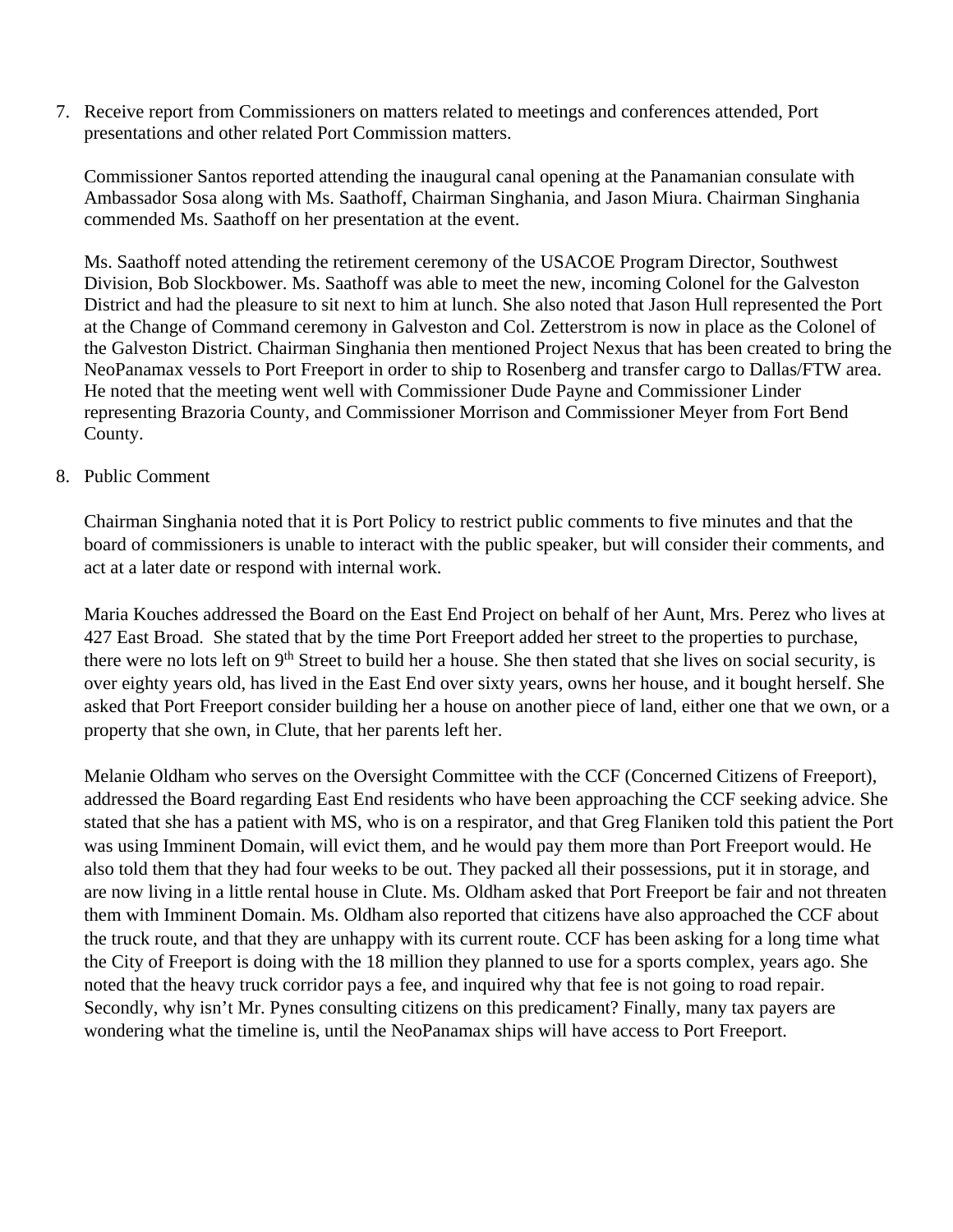9. Approval of additional coverage for Port Freeport Liability Insurance.

Mr. Strader stated that in the last meeting, the primary and secondary layers of coverage were approved, and that at the request of the Board, Mr. Williamson, of the McGriff agency, research the marketplace for better pricing on a proposed 3<sup>rd</sup> layer of coverage. Mr. Williamson found that that the pricing he provided was the best, but it does progressively go down, with each additional layer. Mr. Strader stated the last layer would be a little under \$2,500 per million, of additional cost per million of coverage with the total package cost coming in at a little over \$3,400 per million of coverage. The original recommendation was to acquire all three layers based on the benchmarking that McGriff had performed. This coupled with the increasing cost of litigation, management feels it is appropriate to recommend the approval of the third layer. This would bring the premium up to \$51,196.00. The additional premium of that being \$12,455.00.

A motion was made by Commissioner Hoss to approve the additional coverage. The motion was seconded by Commissioner Terry with all Commissioners present voting in favor of the motion.

10. Approval of sponsorship for the Houston and Texas Trade Mission to Panama, July 31 - August 3, 2016.

Ms. Saathoff gave a short explanation for the importance of the Houston and Texas Trade Mission to Panama. She stated that our participation is important and recommends the Gold Level Sponsorship which will include room and board for four representatives. Chairman Singhania recommended approval of the trip and stated that Ms. Saathoff, Commissioner Hoss, Commissioner Kresta, and himself attend.

A motion was made by Commissioner Santos to approve the sponsorship. The motion was seconded by Commissioner Hoss with all Commissioners present voting in favor of the motion.

11. Approval of Executive Director/CEO & Commissioner travel for the months of July and August.

August 16-18, Short line Railroad and Port Conference. Ms. Saathoff recommends that she and Commissioner Terry attend.

A motion was made by Commissioner Hoss to approve the travel. The motion was seconded by Commissioner with all Commissioners Santos present voting in favor of the motion.

- 12. EXECUTIVE SESSION in accordance with Subchapter D of the Open Meetings Act, Texas Government Code Section 551.001, et. seq., to review and consider the following:
	- A. Under authority of Section 551.071 for discussion regarding:
		- 1. Consultation with attorney regarding matters related to Port Freeport Tariff No. 5.
		- 2. Consultation with attorney regarding lease terms with Western Seafood, Inc.
		- 3. Consultation with attorney regarding terms of Letter of Intent with City of Freeport.
	- B. Under authority of Section 551.072 for discussion regarding:
		- 1. The potential exchange, lease, or value of real property located at Parcels 10, 14, 19, 27, 34, 37 and 38, Port Freeport.
		- 2. The potential purchase, exchange. Lease or value of real property located at Port Freeport, including but not limited to the real property located at and contiguous to Berth 7.
- 13. RECONVENE OPEN SESSION.